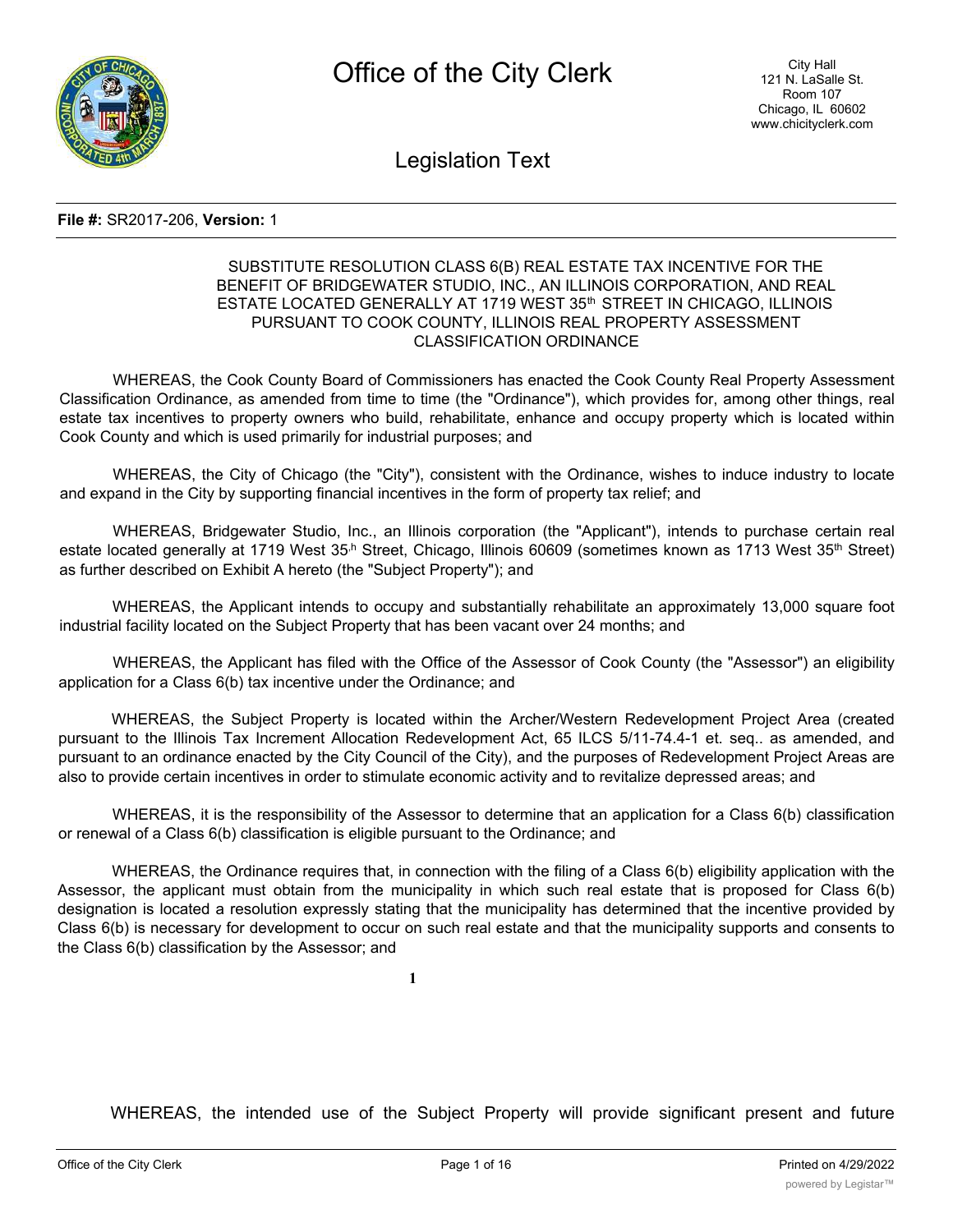#### employment; and

WHEREAS, notwithstanding the Class 6(b).. status of ihe Subject Property, the redevelopment and utilization thereof will generate significant new revenues to the City in the form of additional real estate taxes and other tax revenues; now, therefore,

# **BE IT RESOLVED BY THE CITY COUNCIL OF THE CITY OF CHICAGO:**

SECTION 1: That the City determines that the incentive provided by Class 6(b) is necessary for the development to occur on the Subject Property.

SECTION 2: That the City supports and consents to the Class 6(b) classification by the

Assessor with respect to the Subject Property.

SECTION 3: That the Clerk of the City of Chicago is authorized to and shall send a certified copy of this resolution to the Office of the Cook County Assessor and a certified copy of this resolution may be included with the Class 6(b) eligibility application filed with the Assessor by the Applicant, as applicant, in accordance with the Ordinance.'

SECTION 4: That this resolution shall be effective immediately upon its passage and approval.

| Honorable<br>Ward |  | George A. Cardenas Alderman, | $12^{\text{th}}$ |
|-------------------|--|------------------------------|------------------|
| <b>EXHIBIT A</b>  |  |                              |                  |

# **Legal Description of Subject Property:**

LOTS 6,7,8, AND 9 IN BLOCK 1 IN BLOOM'S SUBDIVISION OF THE NORTH  $1/2$  OF BLOCK 22 (EXCEPT THE SOUTH 16 14 FEET THEREOF); IN CANAL TRUSTEES' SUBDVISION OF THE EAST 1/2 OF THE SECTION 31, TOWNSHIP 39 NORTH, RANGE 14, EAST OF THE THIRD PRINCIPAL MERIDIAN, IN COOK COUNTY, ILLINOIS.

COMMONLY KNOWN AS 1719 W. 35TH STREET, CHICAGO, IL 60609

Permanent Index Number: 17-31-405-003-0000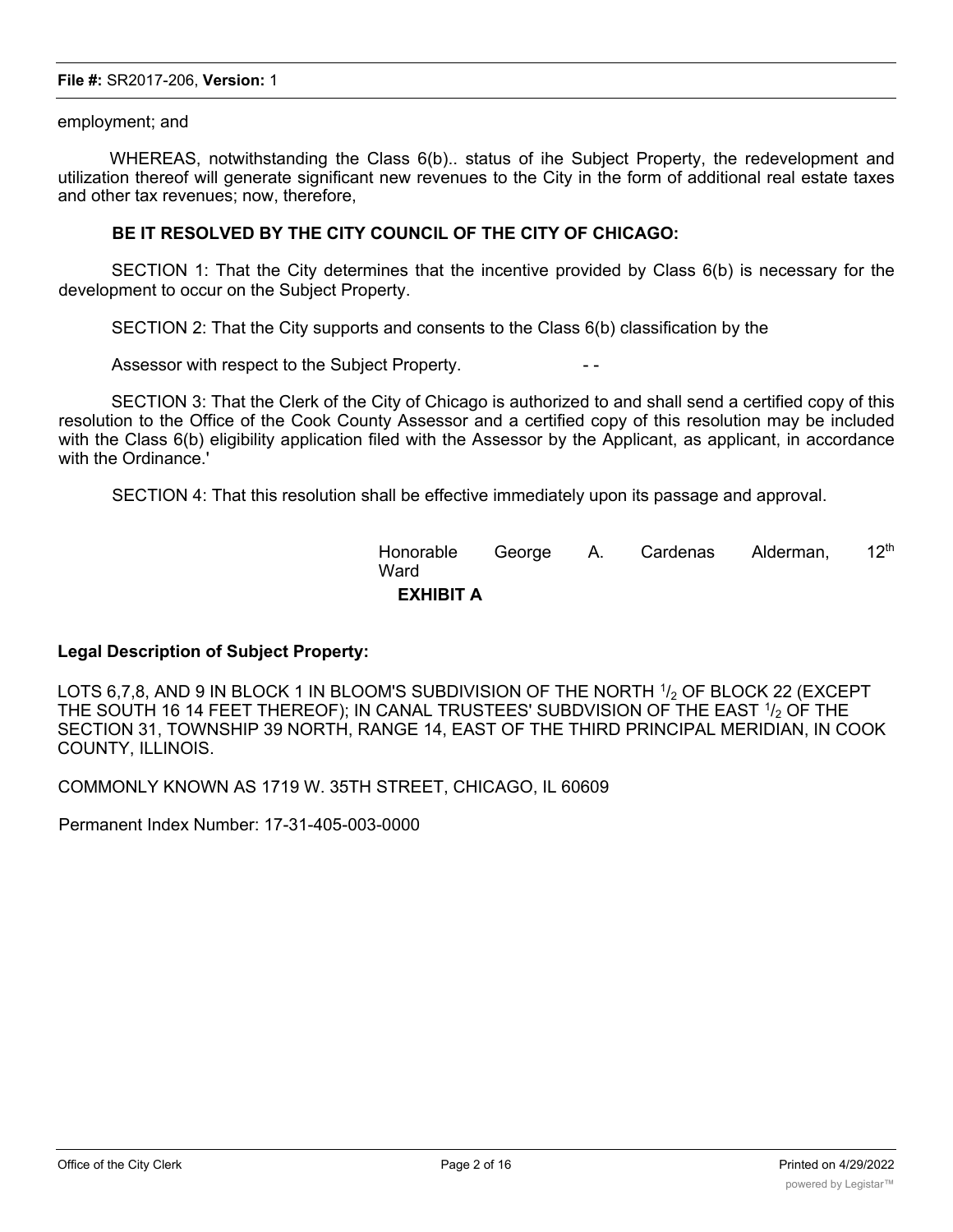3

## CITY OF CHICAGO ECONOMIC DISCLOSURE STATEMENT AND AFFIDAVIT

SECTION I - GENERAL INFORMATION

A. Legal name ofthe Disclosing Parly submitting this EDS. Include d/b/a/ if applicable: Bridgewater Studio Inc.

Check ONE of the following three boxes:

Indicate whether the Disclosing Party submitting this EDS is: 1. f<] the Applicant OR

1. [) a legal entity holding a direct or indirect interest in the Applicant. State the legal n^ine of the Applicant in which the Disclosing Party holds au interest: : OR.

3. [:] a'legal entity Willi a right of control (see Section H.B.l,) State, the-legal natni.of the entity in which the Disclosing Party holds a right of control:  $-ViV$  :  $'$ .-'«  $'$  =.

B/'BV^^<sup>s</sup>?^re6S.oftheDlscIosing Party: . i4frfeffi\$Tffip^

C. Telephone: 312/702-1335 Fax: 312/702-1335 Gmaili .W^gjtilXWAtwSTOOlO^

D. Nnmc of contact person: ERICCUP

E. Federal Employer Identification No. (if you have one):

F. Brief description of contract, transaction or other undertaking (referred to below as the "Matter") to which this EDS pertains. (Include project number and location of property, if applicable):

6(b) TAX INCENTIVE for 1719 W. 35th St, (17-31-405-003-0000).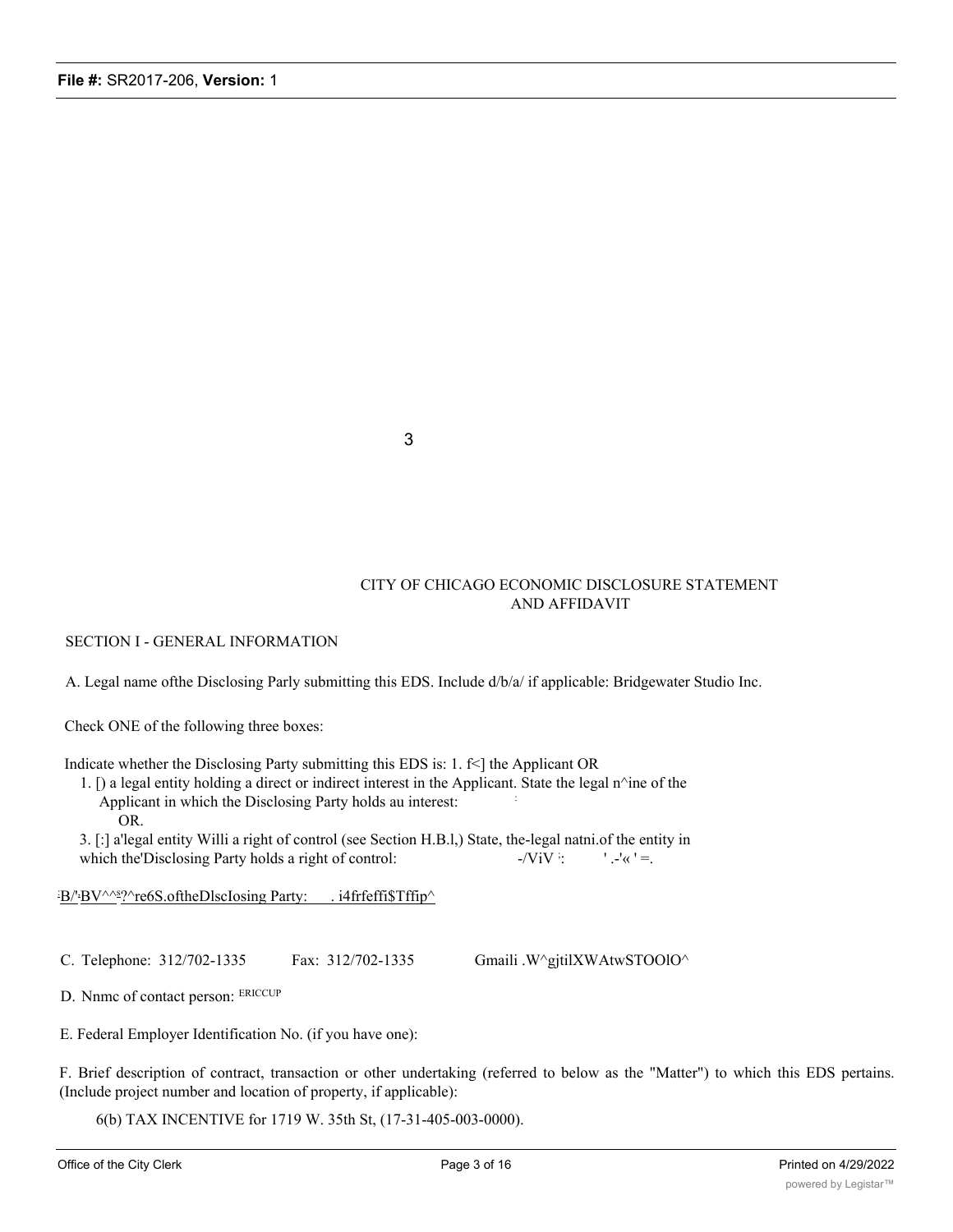#### *G. Which City agency or department is requesting this EDS? Dept. of Planning and Development )(*

If the Matter is a contract being handled by the City's Department of Procurement Services, please complete the following:

*Specification U and Contract U*

## SECTION 11 - DISCLOSURE OK OWNERSHIP INTERESTS

## A. NATURE OF Tl 1 li DISCLOSING PARTY

| I. Indicate the nature of the Disclosing Party: |  |
|-------------------------------------------------|--|
|-------------------------------------------------|--|

| (J Person                                    | Limited liability company                                |
|----------------------------------------------|----------------------------------------------------------|
| { ] Publicly registered business corporation | [] Limited liability partnership                         |
| [x] Privately held business corporation      | Joint venture                                            |
| Sole proprietorship                          | [] Not-for-profit corporation                            |
| [] General partnership                       | (Is the not-for-profit corporation also a $501(c)(3)$ )? |
| [] Limited partnership                       | $\int JY$ es f j No                                      |
| $\lceil \cdot \rceil$ Trust                  | I ] Other (please specify)                               |
|                                              |                                                          |

oh icgal cn'ities, the stnte (or foreign country) of incorporation or organization, if applicable:

3. For legal entities not organized in the State of Illinois: Has the organization registered to do business in the State of Illinois as o foreign entity?

 $[JYes$   $[JNo$   $fx] N/A$ 

### B. IF THE DISCLOSING PARTY IS A LEGAL ENTITY:

I. List below the full names and titles of all executive officers aitd all directors ofthe entity. NOTE: For not-for-profit corporations, also list below all members, if any, which are legal entities. If there arc no stich members, write "no members." For trusts, estates or other similar entities, list below the legal titlcholder(s).

If the entity is a general partnership, limited partnership, limited liability company, limited liability partnership or joint venture, list below the name and title.of cach general partner, managing member, manager or any other person or entity that controls the day-to -day management of the Disclosing Party. NOTE: Each legal entity listed below must submit an EDS on its own behalf.

Name Title

ERIC CUP • PRESIDENT

PATRICK IUSTICE TREASURER

CHRISTOPHER CLEEK SECRETARY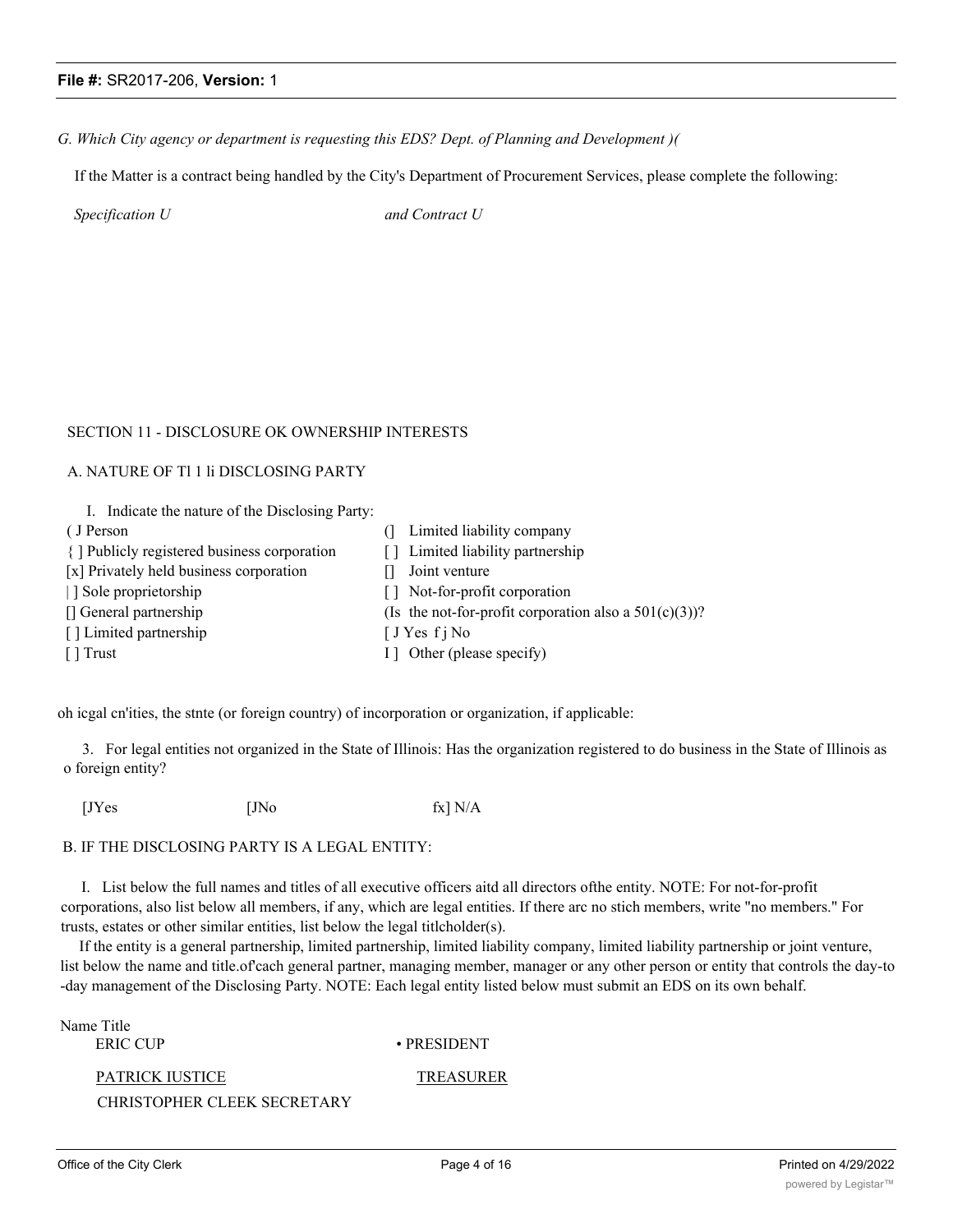' 2. Please provide the following information concerning each person or entity having a direct or indirect beneficial interest (including ownership) in excess of 7.5% ofthe Disclosing Parly. Examples of such an interest include shares in a corporation, partnership interest in a partnership or joint venture,

Page 2 of 13

Percentage Interest in the Disclosing Parly

micicsi of a ntembei or manager in a limited liability company, or interest of a bcncficiaiy of a trust, estate or other similar entity. If none, state "None." NOTE: Pursuant to Section 2-154-030 ofthe Municipal (.'ode of Chicago ("Municipal Code"), the Cily may require any sucli additional information from any applicant which is reasonably.intended to achieve full disclosuic.

| Name             | <b>Business Address</b>                                                                               |                |  |
|------------------|-------------------------------------------------------------------------------------------------------|----------------|--|
| <b>ERIC CIJP</b> | 125 S RACINE AVE, CHICAGO 60607                                                                       |                |  |
|                  | PATRICK JUSTICE 125 S RACINE AVE, CHICAGO 60607<br>CHRISTOPHER CI-EEK 125 S RACINE AVE CHICAGO 606007 |                |  |
|                  | "                                                                                                     | $\mathbf{1}$ 1 |  |
|                  | SECTION III -- BUSINESS RELATIONSHIPS WITH CITY ELECTED OFFICIALS                                     |                |  |

Has the Disclosing Party had a "business relationship," as defined in Chupter 2-156 ofthe Municipal Code, with any City elected official in the 12 months before the date this EDS is signed?

[ ] Yes M No

If yes, please identify below the natne(s) of such City elected official(s) and describe such relationship(s):

### **SECTION IV - DISCLOSURE OF SUBCONTRACTORS AND OTHER RETAINED PARTIES**

The Disclosing Party must disclose the name and business address of each subcontractor, attorney, lobbyist, accountant, consultant and any other person or entity whom the Disclosing Party has retained or expects to retain in connection with the Matter, as well as the nature of the relationship, and the total amount ofthe fees paid or estimated to be paid. The Disclosing Parly is not required to disclose employees who are paid solely through the Disclosing Parly's regular payroll.

"Lobbyist" means any person or entity who undertakes to influence any legislative or administrative action on behalf of any person or entity other than: (1) a not-for-profit entity, on an unpaid basis, or (2) himself. "Lobbyist" also means any person or entity any part of whose duties as an employee of another includes undertaking to influence any legislative or administrative action.

If the Disclosing Party is uncertain whether a disclosure is required under this Section, the Disclosing Party must either ask the City whether disclosure is required or make the disclosure.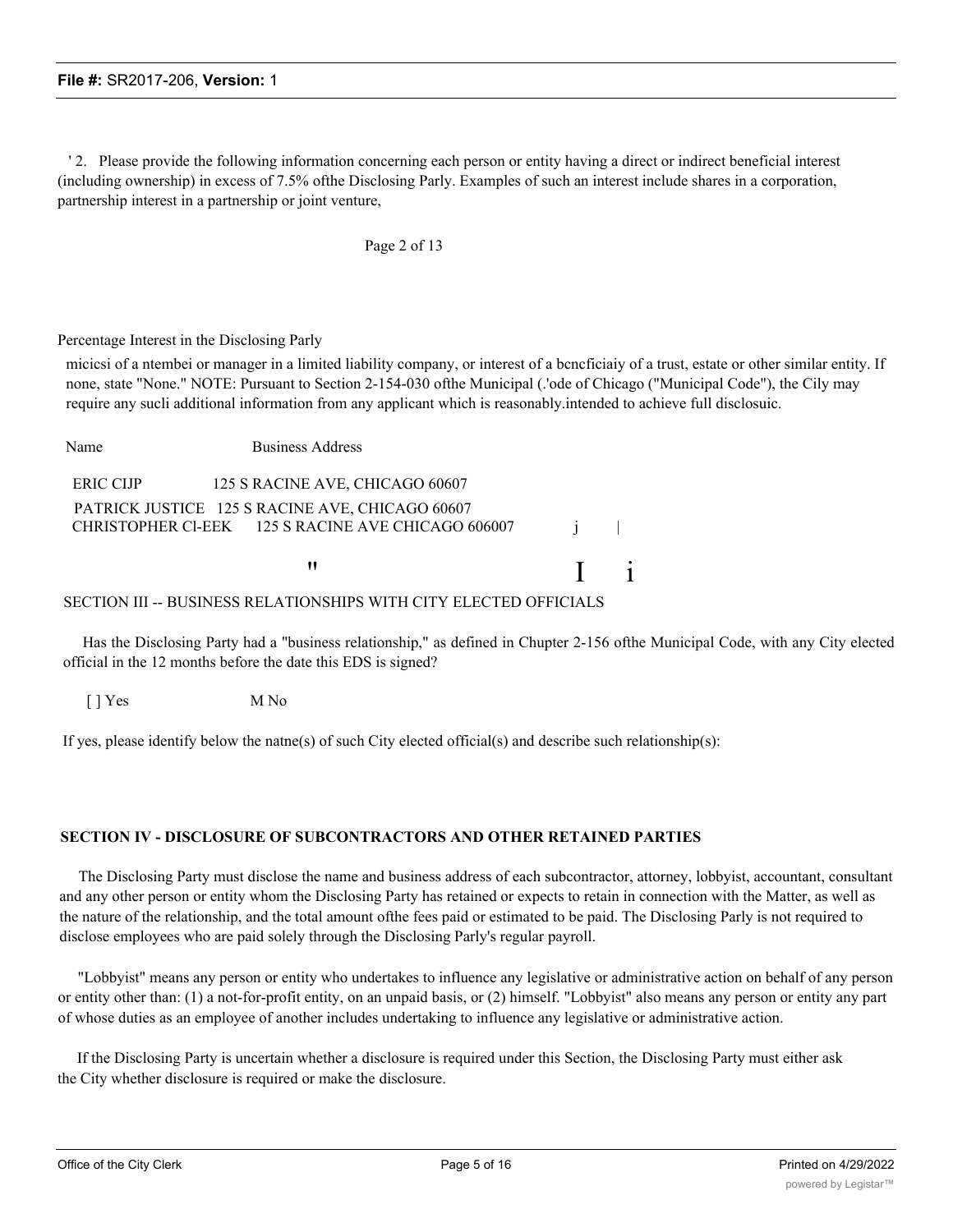### Page .1 of I i

| Name, (indicate whether Business                                                                                                                     |                 | Relationship to Disclosing Party Fees (indicate whether |                              |
|------------------------------------------------------------------------------------------------------------------------------------------------------|-----------------|---------------------------------------------------------|------------------------------|
| retained or anticipated                                                                                                                              | Address         | (subcontractor, attorney,                               | paid or c&timated.) NOTE:    |
| to be retained)                                                                                                                                      | lobbyist, etc.) |                                                         | "hourly rate" or "t.b.d." is |
| MViiR BLANK 77 WWmhlnjion St. Chi $\infty$ . ii. $\leq M6$ (li Lobbyist $\wedge$ s $\wedge$ <sup>n</sup> $\wedge$ ?<br>UOi, iii acceptable response. |                 |                                                         |                              |

*\$15,000.00 to be billed. X ^*

#### (Add sheets if ncccssaiy)

[ J Check here if the Disclosing Party has not'retained, nor expects to retain, any such persons or entities. SECTION V -

#### CERTIFICATIONS

#### A. COURT-ORDERED CHILD SUPPORT COMPLIANCE

Under Municipal Code Section 2-92-415, substantial owners of business entities that contract with the City must remain in compliance with their child support obligations throughout the contract's term.

Has any person who. directly .or indirectly ow.tis 10% or moreof.the Disclosing Party been declared, in aiTcarageion any child support obligations by &uy Illinois (fotfrt of competent jurisdiction?

t J.  $Y^e$ «:  $\cdot$  M-No. ["]. No person dtrectJy oT lndire.ctiy owns 10% or more of the D.iscio8irifc. Party.

If "Y«s," has the person entered into a. court-approved agreement for payment of all support owed and is the pc.rs6n.'in!cojhpliancc with that agreement?

[ ] Yes ( J No

#### B. FURTHER.CERTIFICATIONS

I. Pursuant to Municipal CbdcChapter 1 -23, Article I ("Article r')(which the Applicant should consult for defined terms (e.g., "dothg.busitiess") and legal requirements), If the Disclosing Party submitting this EDS is the Applicant ahd.is d6irtg business .with tie City, then the Disclosing Parly certifies as follows; (i) neither the, Applicant nor any controlling person is currently indicted or charged with, or has admitted guilt of, or has ever been convicted of, or placed under supervision for, any. criminal offense involving actual, attcmptcd<sub>t</sub> or conspiracy to commit bribery, theft, fraud, forgery, perjury, dishonesty or deceit against an officer or employee ofthe City or any sister agency; and (ii) the Applicant understands and acknowledges that compliance with Article I is a continuing requirement for doing business with the City. NOTE: If Article I applies to the Applicant, the permanent compliance timeframe in Article I supersedes some five-year compliance timeframes in certifications 2 and 3 below.

Page 4 of 13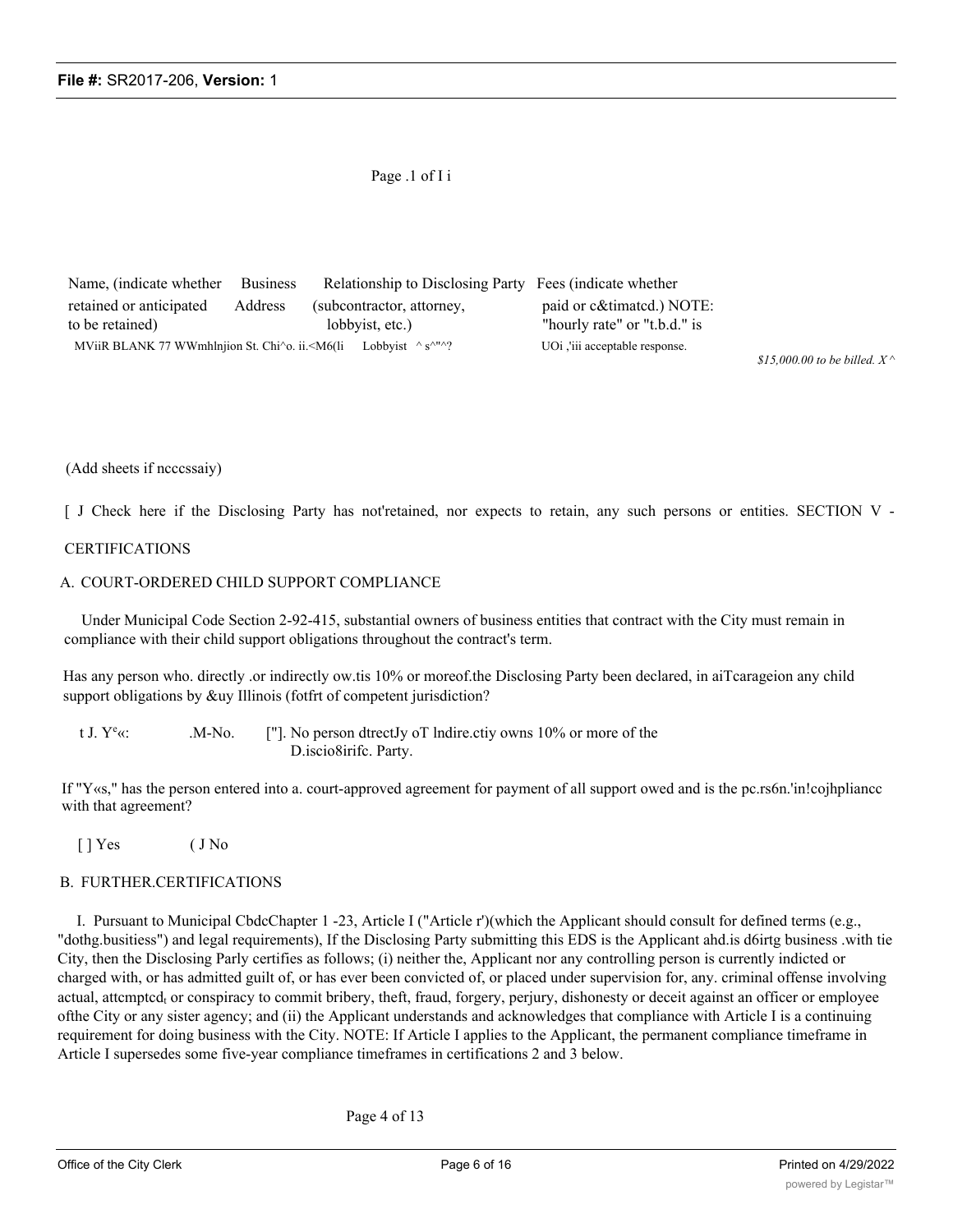2. The Disclosing Party and, if the Disclosing Party is a legal entity, all of thio.se <http://tlio.se> poisons or entities identified id Section II.H.I. of this EDS:

- a. arc not presently debarred, suspended, proposed for debarment, declared ineligible or voluntarily excluded from any transactions by any federal, state or local unit of government;
- b. have not, within a five-year period preceding the date of this EDS. been convicted of a criminal offense, adjudged guilty, or had a civil judgment rendered against them in connection with: obtaining, attempting to obtain, or performing a public (federal, state or local) transaction or contract under a public transaction; a violation of federal or slate antitrust statutes; fraud; embezzlement; theft; forgery; bribery; falsification or destruction of records; making false statements; or receiving stolen property;
- c. are not presently indicted for, or criminally or civilly charged by, a governmental entity (federal, state or local) with committing any of the offenses set forth in clause B.2.b. of this Section V;
- d. have not, within a five-year period preceding the date of this EDS, had one or more public transactions (federal, state or local) terminated for cause or default; and
- e. have not, within a five-year period preceding the date of this EDS, been convicted, adjudged guilty, or found liable in a civil proceeding, or in any criminal or civil action, including actions concerning environmental violations, instituted by the City or by the federal government, any state, or any other unit of local government.
- 3. The certifications in subparts 3,4 and 5 concern:
- •the Disclosing Party;

· any "Contractor" (meaning any contractor or subcontractor used by the Disclosing Party in connection with the Matter, including but not limited to all persons or legal entities disclosed under Section IV, "Disclosure of Subcontractors and Other Retained Parties"); · any "Affiliated Entity" (meaning a person or entity that, directly or indirectly: controls the Disclosing Party, is controlled by the Disclosing Party, or is, with the Disclosing Party, under common control of another person or entity. Indicia of control include, without limitation: interlocking management or ownership; identity of interests among family members, shared facilities and equipment; common use of employees; or organization of a business entity following the ineligibility of a business entity lo do business with federal or state or local government, including the City, using substantially the same management, ownership, or principals as the ineligible entity); with respect to Contractors, the term Affiliated Entity means a person or entity that directly or indirectly controls the Contractor, is controlled by it, or, wilh the Contractor, is under common control of anolhcr person or entity; · any responsible official ofthe Disclosing Party, any Contractor or any Affiliated Entity or any other official, agent or employee

ofthe Disclosing Party, any Contractor or any Affiliated Entity, acting pursuant lo the direction or authorization of a responsible official of the Disclosing Party, any Contractor or any Affiliated Entity (collectively "Agents").

Page .5 of 13

Neither Ihe Disclosing Party, nor any Contractu), nor any Affiliated Entity of either the Disclosing Party or any Contractor nor any Agents have, during the five years before the date this EDS is signed, 01, wilh respect to a Contractor, an Affiliated Entity, or an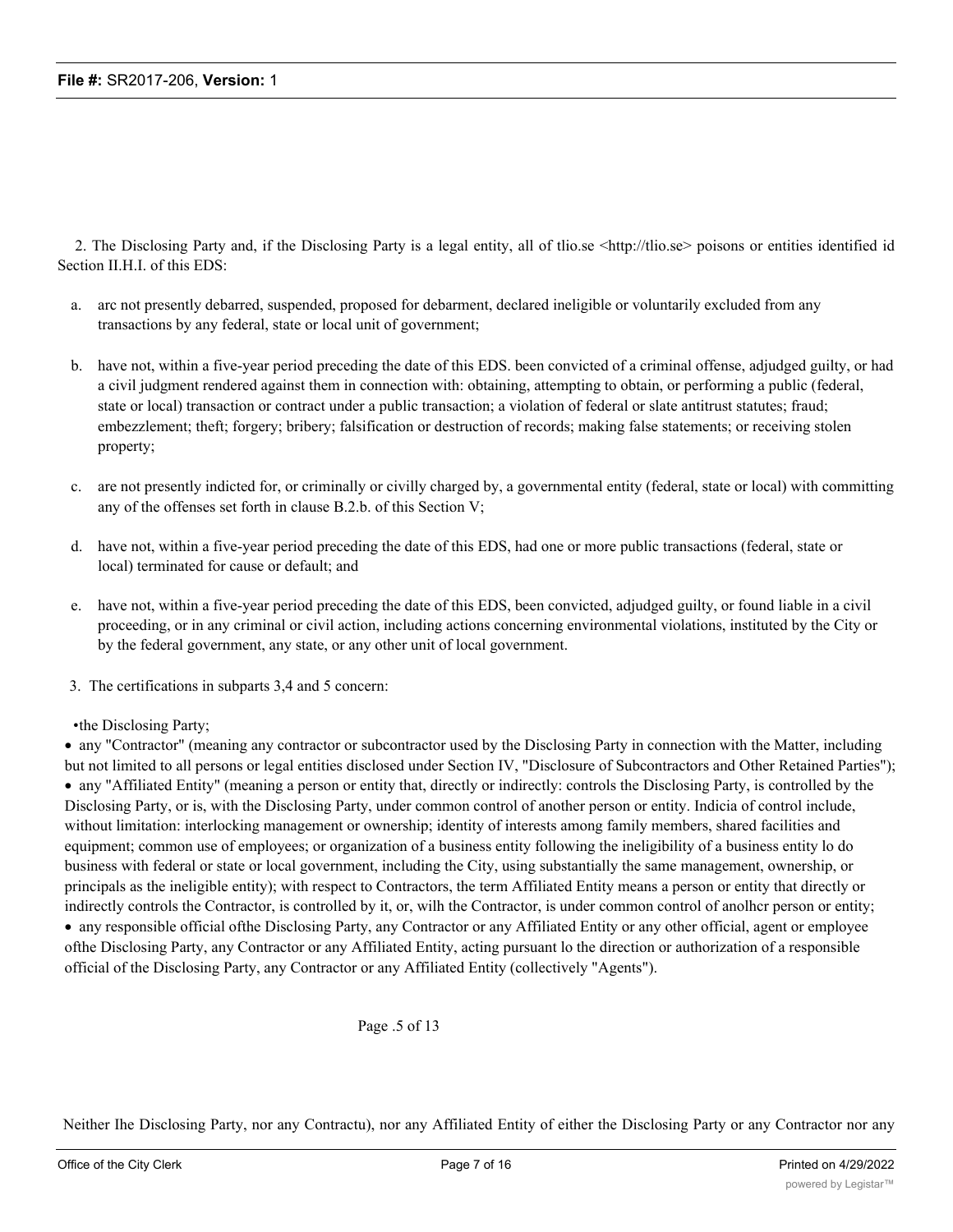Agents have, during the five years before the date this EDS is signed, 01, wilh respect to a Contractor, an Affiliated Entity, or an Affiliated Entity of a Contractor during the five years before ihe date of such Contractor's or Affiliated Entity's contract or engagement in connection with the Matter:

- a. bribed or attempted to bribe, or been convicted or adjudged guilty of bribery or attempting to bribe, a public officer or employee ofthe City, the State of Illinois, ot any agency of the federal government or of any state or local government in the United Slates of America, in that officer's or employee's official capacity;
- b. agreed or colluded with other bidders or prospective bidders, or been a party to any such agreement, or been c.on vic.ted .or..adjudged guilty of agreement or collusion among bidders or -prospective bidders, in rcstrainLof frec.dojii\_o.LcDJjip.etitk)jj-b-y-agT.ecment to bid-a-fixcd-priee-or-otherwise; or
- c. made an admission of such conduct described in a. or b. above that is a matter of record, but have not been prosecuted for such conduct; or
- d. violated the provisions of Municipal Code Section 2-92-610 (Living Wage Ordinance).

4. Neither the Disclosing Party, Affiliated Entity or Contractor, or any of Iheir employees, officials, agents or partners, is barred from contracting with any unit of state or local government as a result of engaging in or being convicted of (1) bid-rigging in violation of 720 ILCS 5/33E-3; (2) bid-rotating in violation of 720 ILCS 5/33E-4; or (3) any similar offense of any state or of ihe United States of America that contains the same elements as the offense of bid-rigging or bid-rotating.

5. Neither the Disclosing Parly nor any Affiliated Entity is listed on any of the following lists maintained by the. Office of Foreign Assets Control of the U.S. Department ofthe Treasury or the Bureau of Industry and Security ofthe U.S. Department of Commerce or their successors: the Specially Designated Nationals List, the Denied Persons List, the Unverified List, the Entity List and the Debarred List.

6. The Disclosing Party understands and shall comply wilh the applicable requirements of Chapters 2-55 (Legislative Inspector General), 2-56 (Inspector General) and 2-156 (Governmental Ethics) of the Municipal Code.

7. If the Disclosing Party is unable to certify to any of the above statements in this Part B (Further Certifications), the Disclosing Party must explain below:

#### Page 6 ol" 13

[f ihe tellers "NA," (he word "None," or no response appears on the lines above, it will be conclusively presumed that the Disclosing I'arly certified to the above statements.

8. To the best ofthe Disclosing Party's knowledge after reasonable inquiry, the following is a complete list of all current employees of the Disclosing Parly who were, at any time during the 12-month period preceding the execution date of this EDS, an employee, or elected or appointed official, ofthe City of Chicago (if none, indicate with "N/A" or "none").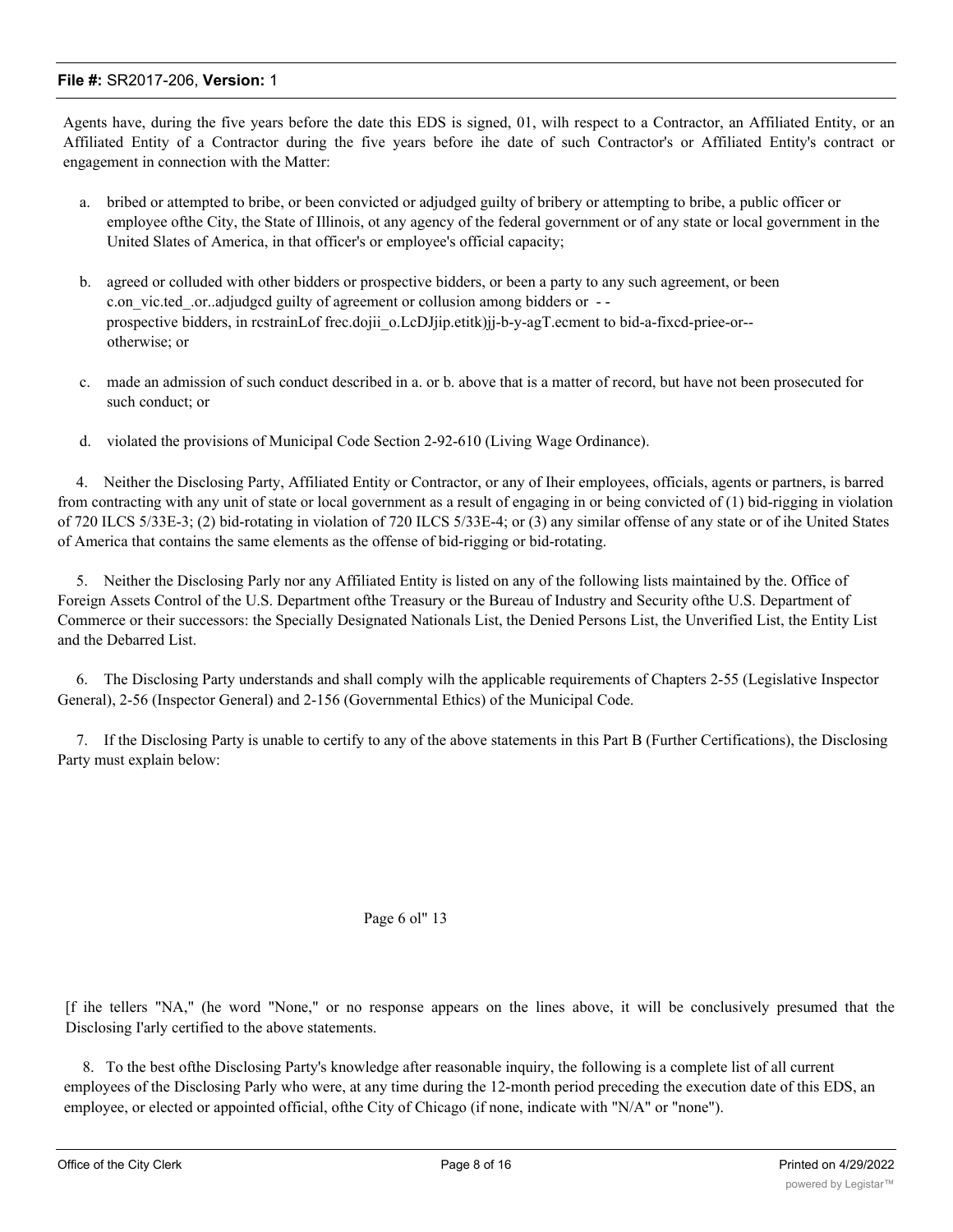NONE  $\sim$ 

9. To the best of the Disclosing Party's knowledge after reasonable inquiry, the following is a complete list of all gifts that the Disclosing Party has given or caused to be given, at any time during the 12-month period preceding the execution date of this EDS, to an employee, or elected or appointed official, of the City of Chicago. For purposes of this statement, a "gift" does not include: (i) anything made generally available to City employees or to the general public, or (ii) food or drink provided in the course of official City business and having a retail value of less than \$20 per recipient (if none, indicate with "N/A" or "none"). As to any gift listed below, please also list the name of the City recipient.

*NONE \*

## C. CERTIFICATION OF STATUS AS FINANCIAL INSTITUTION

1. The Disclosing Party certifies that the Disclosing Party (check one)

1. ( $\int$  is [) J is not

a "financial institution" as defined in Section 2-32-455(b) ofthe Municipal Code.

2. If the Disclosing Party IS a financial institution, then the Disclosing Party pledges:

"We are not and will not become a predatory lender as defined in Chapter 2-32 of the Municipal Code. Wc further pledge that none of our affiliates is, and none of them will become, a predatory lender as defined in Chapter 2-32 ofthe Municipal Code. Wc understand that becoming a predatory lender or becoming an affiliate of a predatory lender may result in the loss of the privilege of doing business with the City."

If the Disclosing Party is unable to make this pledge because it or any of its affiliates (as defined in Section 2-32-455(b) ofthe Municipal Code) is a predatory lender within the meaning of Chapter 2-32 ofthe Municipal Code, explain here (attach additional pages if necessary):

### Page 7 of 13

If {lie letters "NA." the word "None," or no response appears on the lines above, it will be conclusively presumed that the Disclosing Party certified to the above statements.

### D. CERTIFICATION REGARDING INTEREST IN CITY BUSINESS

Any words or terms (hat are defined in Chapter 2-156 ofthe Municipal Code have the same meanings when used in this Part D.

- 1. In accordance with Section 2-156-110 ofthe Municipal Code: Docs any official or employee
- 1. ofthe City have a financial interest in his or her own name or in the name of any other person or
- 1. entity in the Matter?  $"''"$  "" ""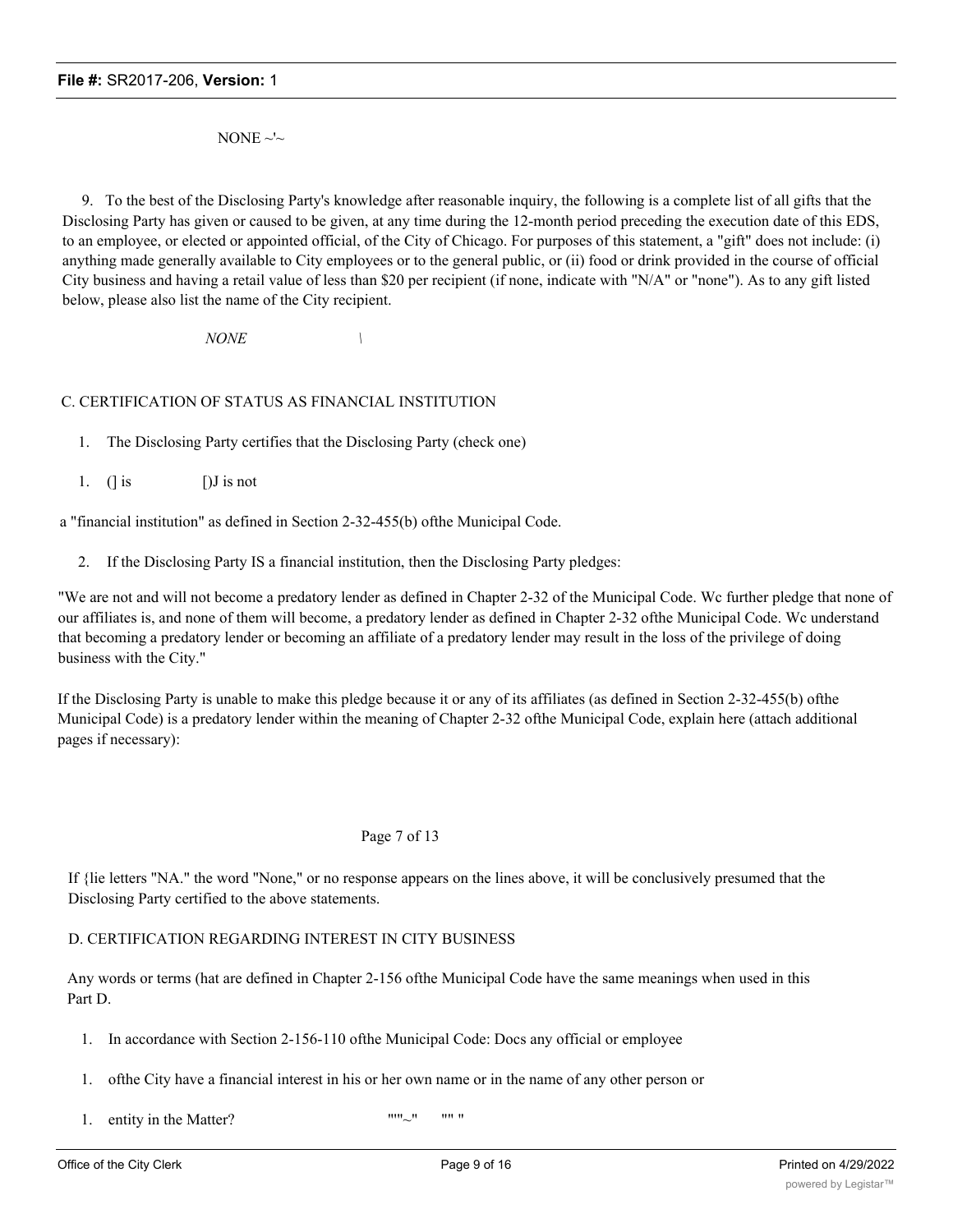$\lceil \cdot \rceil$  Yes tXi No

NOTE: If you checked "Yes" lo Item D.l., proceed to Items D.2. and D.3. If you checked "No" to Item D, l, proceed to Part E.

2. Unless sold pursuant to a process of competitive bidding, or otherwise permitted, no City elected official or employee shall have a financial interest in his or her own name or in the name of any other person or entity in the purchase of any property that (i) belongs to the City, or (ii) is sold for taxes or assessments, or (iii) is sold by virtue of legal process at the suit of the City (collectively, "City Property Sale"). Compensation for property taken pursuant to the City's eminent domain power docs not constitute a financial interest within the meaning of this Part D.

Does the Matter involve a City Property Sale?

 $[i] Yes$  pg No

3. If you checked "Yes" to Item D.l., provide the names and business addresses of the City officials or employees having such interest and identify the nature of such interest:

Name Business Address Nature of Interest

4. The Disclosing Party further certifies that no prohibited financial interest in the Matter will be acquired by any City official or employee.

### E. CERTIFICATION REGARDING SLAVERY ERA BUSINESS

Please check either 1. or 2. below. If the Disclosing Party checks 2., the Disclosing Party must disclose below or in an attachment to Ibis EDS all information requited by paragraph 2. Failure to

#### Page 8 of 13

comply Willi these disclosure lequiicmcnls mny make any conliacl entered mlo wilh ihe Cily in connection with tl\e Matter voidable by the Cily.

X I. The Disclosing Parly verifies (hat the Disclosing Party has searched any and all records of the Disclosing Party and any and all predecessor entities regarding records of investments or profits from slavery or slaveholder

insurance policies during the slavery era (including insurance policies issued to slaveholders that provided coverage for damage to or injury or death of Iheir slaves), and ihe Disclosing Party has found no such records.

2. The Disclosing Party verifies that, as a result of conducting the search in step 1 above, the Disclosing Party has found records of investments or profits from slavery or slaveholder insurance policies. The Disclosing Party verifies that the following constitutes full disclosure of all such records, including the names of any and all slaves or slaveholders described in those records:

### **SECTION VI - CERTIFICATIONS FOR FEDERALLY FUNDED MATTERS**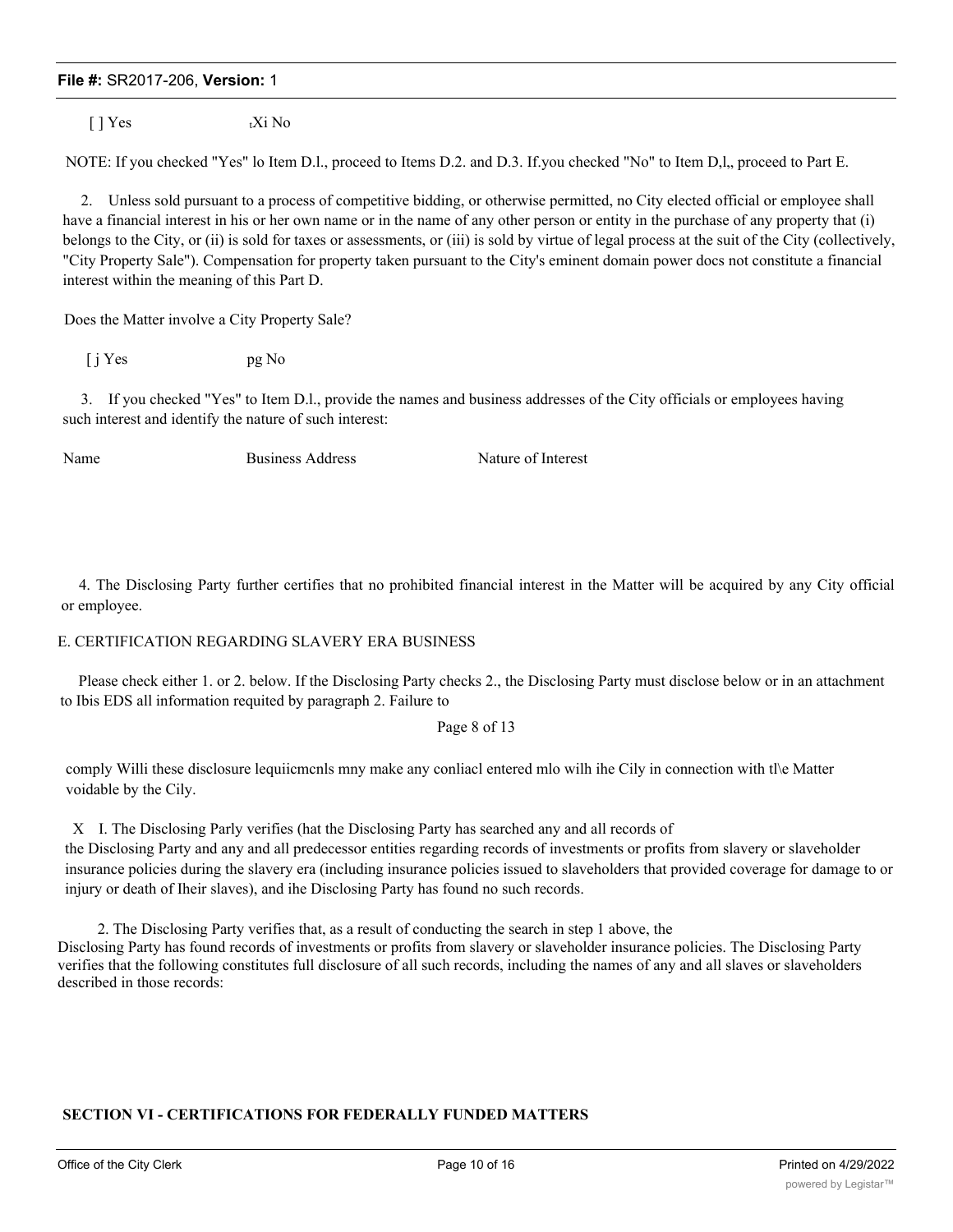NOTE: If the Matter Is federally funded, complete this Section VI. If the Matter is not federally funded, proceed to Section VII. For purposes of this Section VI, tax credits allocated by the City and proceeds of debt obligations of the City are not federal funding.

#### A. CERTIFICATION REGARDING LOBBYING

I. List below the names of all persons or entities registered under the federal Lobbying Disclosure Act of 1995 who have made lobbying contacts on behalf of the Disclosing Parly with respect lo the Matter: (Add sheets if necessary):

NONE

(If no explanation appears or begins on the lines above, or if the letters "NA" or if the word "None" appear, il will be conclusively presumed that the Disclosing Parly means lhat NO persons or entities registered under the Lobbying Disclosure Acl of 1995 have made lobbying contacts on behalf ofthe Disclosing Party with respect to the Matter.)

2. The Disclosing Party has not spent and will not expend any federally appropriated funds to pay any person or entity listed in Paragraph A.l. above for his or her lobbying activities or to pay any person or entity to influence or attempt to influence an officer or employee of any agency, as defined by applicable federal law. a member of Congress, an officer or employee of Congress, or an employee of a member of Congress, in connection with the award of any federally funded contract, making any federally funded grant or loan, entering into any cooperative agreement, or io extend, continue, renew, amend, or modify any federally funded contract, grant, loan, or cooperative agreement.

*Page 9 of U*

3 The Disclosing Parly will submit an updated certification al the end of each calendar quarter in winch there occurs any event that materially affects the accuracy ofthe statements and information set foith in paragraphs A.l. and A.2. above.

'I. The Disclosing Parly certifies thai cither: (i) it is not an organization described in section  $501(c)(4)$  ofthe Internal Revenue Code of 1986; or (ii) it is an organization described in section 501 (c)(4) of the Internal Revenue Code of 1986 but has not engaged and will not engage in "Lobbying Activities".

5. If the Disclosing Party is the Applicant, the Disclosing Party must obtain certifications equal in form and substance lo paragraphs A. I. through A.4. above from all subcontractors before it awards any - -subcontracted the Disclosing Party must .maintain all such subcontractors' certifications for the ... duration nf the Matter and must make such certifications promptly available to the Cily upon request.

### B. CERTIFICATION REGARDING EQUAL EMPLOYMENT OPPORTUNITY

If the Matter is federally funded, federal regulations require the Applicant and all proposed subcontractors to submit the following information with their bids or in writing at the outset of negotiations. ,

Is (he Disclosing Party the Applicant?

M Yes [ 1 No

If "Yes," answer the three questions below:

1. Have you developed and do you have on file affirmative action programs pursuant lo applicable federal regulations? (See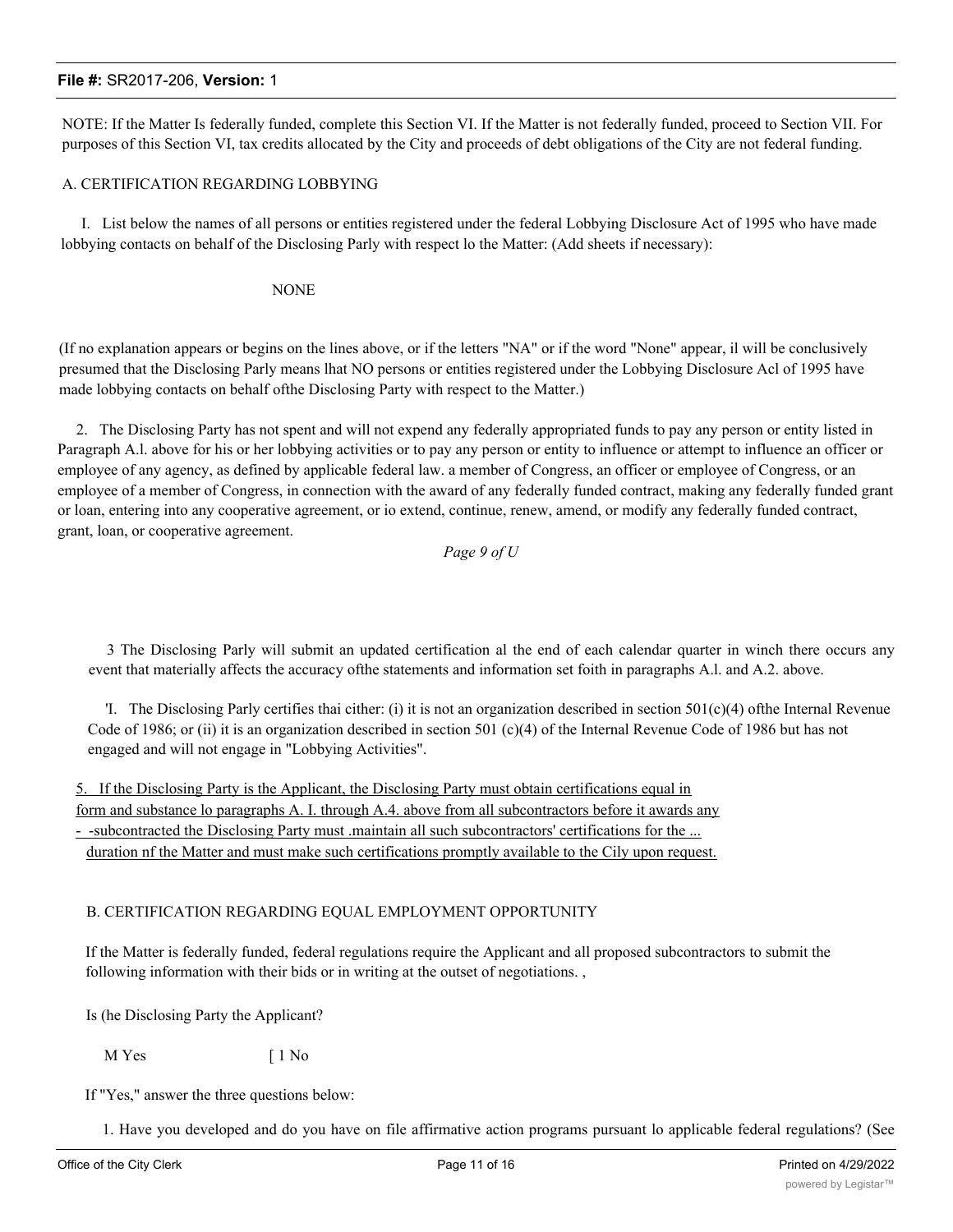41 CFR Part 60-2.)  $[ ]$  Yes  $\{yi \space No$ 

2. Have you filed wilh the Joint Reporting Committee, the Director of the Office of Federal Contract Compliance Programs, or the Equal Employment Opportunity Commission all reports due tinder the applicable filing requirements? IJ Yes bd No

3. Have you participated in any previous contracts or subcontracts subject to the equal opportunity clause?

t ] Yes bd No

If you checked "No" to question I. or 2. above, please provide an explanation: '~

WE'HXvE7.E^fHANlio EMPLOYEES

Page 10 of 13

section vii acknowledgments, contract incorpora i ion,

| COMPLIANCE. | PENALTIES. | DISCLOSURE | 1 he | Disclosing | Party |
|-------------|------------|------------|------|------------|-------|
|-------------|------------|------------|------|------------|-------|

understands ami agrees that:

A. The certifications, disclosures, and acknowledgments contained in this EDS will become part of any contract or other agreement between the Applicant and the Cily in connection with the Matter, whether procurement, City assistance, or other City action, and are material inducements to the City's execution of any contract or taking other action with respect to the Matter. The Disclosing Party understands that il must comply with all statutes, ordinances, and regulations on which this EDS is based.

B. The City's Governmental Ethics and Campaign Financing Ordinances, Chapters 2-156 and 2-164 of the Municipal Code, impose certain duties and obligations on persons or entities seeking City contracts, work, business, or transactions. The full text of these ordinances and a training program is available on line at www.cityofchicago.org/Ethics <http://www.cityofchicago.org/Ethics>, and may also be obtained from the City's Board of Ethics, 740 N.

Sedgwick St., Suite 500, Chicago, IL 60610, (312) 744-9660. The Disclosing Party must comply fully with the applicable ordinances.

C. If the City determines that any information provided in this EDS is false, incomplete or inaccurate, any contract or other agreement in connection with which it is submitted may be rescinded or be void or voidable, and the City may pursue any remedies under the contract or agreement (if not rescinded or void), at law, or in equity, including terminating the Disclosing Party's participation in the Matter and/or declining lo allow the Disclosing Party to participate in other transactions with the City. Remedies at law for a false statement of material fact may include incarceration and an award to the City of treble damages.

D. It is the City's policy to make this document available to the public on its Internet site and/or upon request. Some or all of the information provided on this EDS and any attachments to this EDS may be made available to the public on the Internet, in response to a Freedom of Information Act request, or otherwise. By completing and signing this EDS, the Disclosing Party waives and releases any possible rights or claims which it may have against the City in connection with the public release of information contained in this EDS and also authorizes the City to verify the accuracy of any information submitted in this EDS.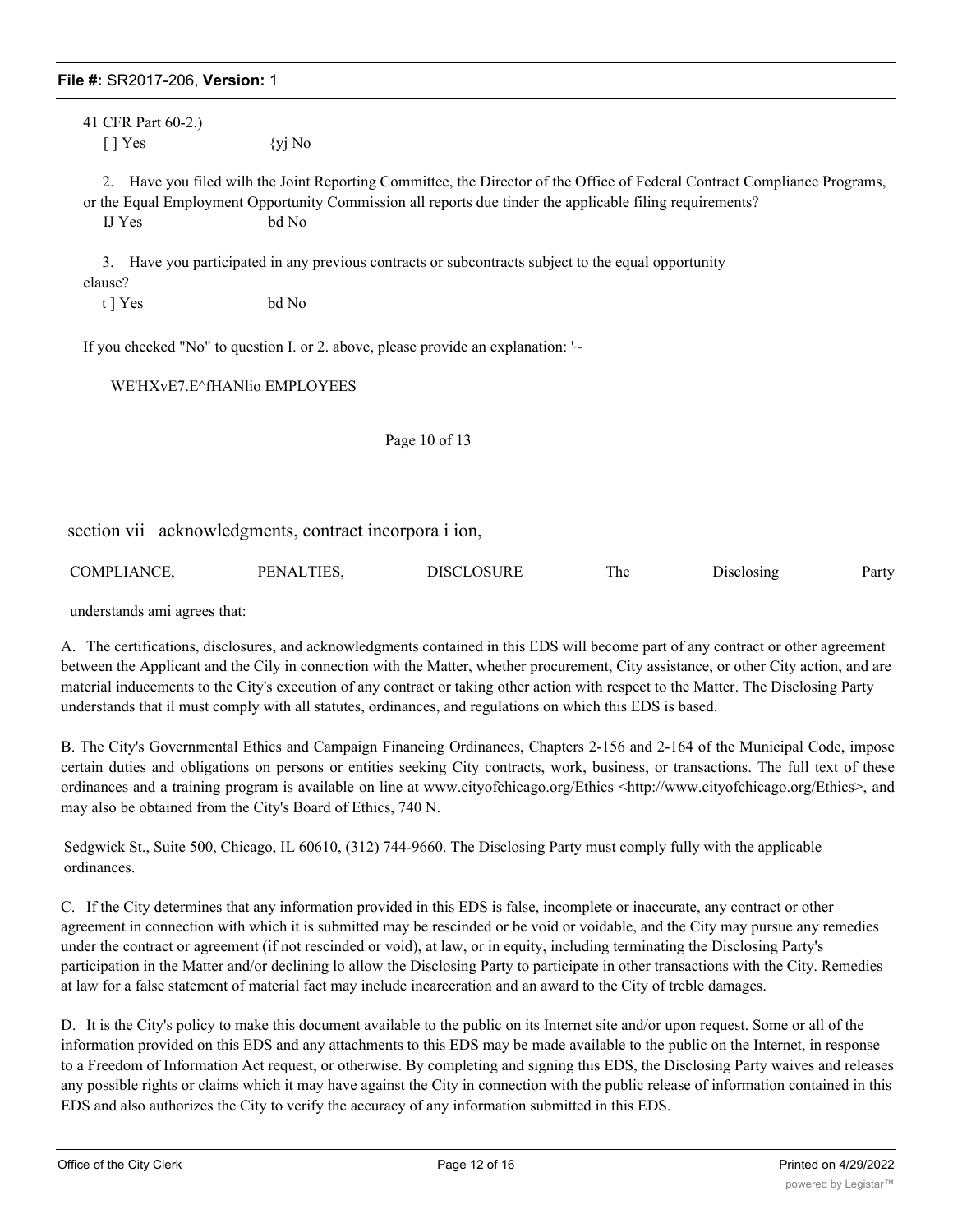E. The information provided in this EDS must be kept current. In the event of changes, the Disclosing Party must supplement this EDS up to the time the City takes action on the Matter. If the Matter is a contract being handled by the City's Department of Procurement Services, the Disclosing Party must update this EDS as the contract requires. NOTE: With respect to Matters subject to Article I of Chapter 1-23 ofthe Municipal Code (imposing PERMANENT INELIGIBILITY for certain specified offenses), the information provided herein regarding eligibility must be kepi current for a longer period, as requited by Chapter 1-23 and Section 2-154-020 ofthe Municipal Code.

The Disclosing Party represents and warrants that:

#### Page 11 of 13

F. 1. The Disclosing Party is not delinquent in (he payment of any tax administcicd by (lie Illinois Department of Revenue, nor are the Disclosing Party or its Affiliated Entities delinquent in paying any fine, fee, tax or other charge owed to the City. This includes, but is not limited to, all water charges, sesvei charges, license fees, parking tickets, property taxes or sales taxes.

F.2 If the Disclosing Parly is the Applicant, the Disclosing Party and its Affiliated Entities will not use, nor permit their subcontractors to use, any facility listed by the U.S. E.P.A. on the federal Excluded Parlies List System ("EPLS") maintained by the U. S, General Services Administration.

F.3 If the Disclosing Party is tho Applicant, the Disclosing Party will obtain .from any con.traclo.rs/subcoutraclors  $\leq$ http://con.traclo.rs/subcoutraclors> hircd.or to be hired in connection-with the-Matter certifications cqiial in form pud substance to (hose In E.J. and F.2. above and will not, without the prior written consent of tho City, use any such contractor/subcontractor that  $does.$ not-provideU $\degree$ ch-cer-tifieatious-orrthat'thc Disclosing Party lias'reason to believe has not provided or cannot provide truthful Certifications.

MOTE: If the Disclosing Party cannot certify as to any of the items in F.l;, F.2. or F.-3, above, an uxplnnatory statement must be attached to this EDS.

#### CERTIFICATION

cdrtlftcafiorK.and^

arid';cQtripiele as oftheilatc furnished to the City.

Bridgawater Studio Inc. <sup>|</sup>

**BrlcCup** (Print or type name of Disclosing Parly) (Prirtt or type name of person signing)

President and Managing Partner (Print or type title of person signing)

Signed and sworn to before mc on (date)  $a<sup>f</sup>$  (iljftf County (state). *Commission expires: J--^' j(7. J\*\**

# OFFICIAL SEAL

GAORlBLLAAKARTclff

•MOTARY PU3UC • STWe OF ill'MOtS MY COMMISSION EXPIRESiOaM WO

Page 12 of 13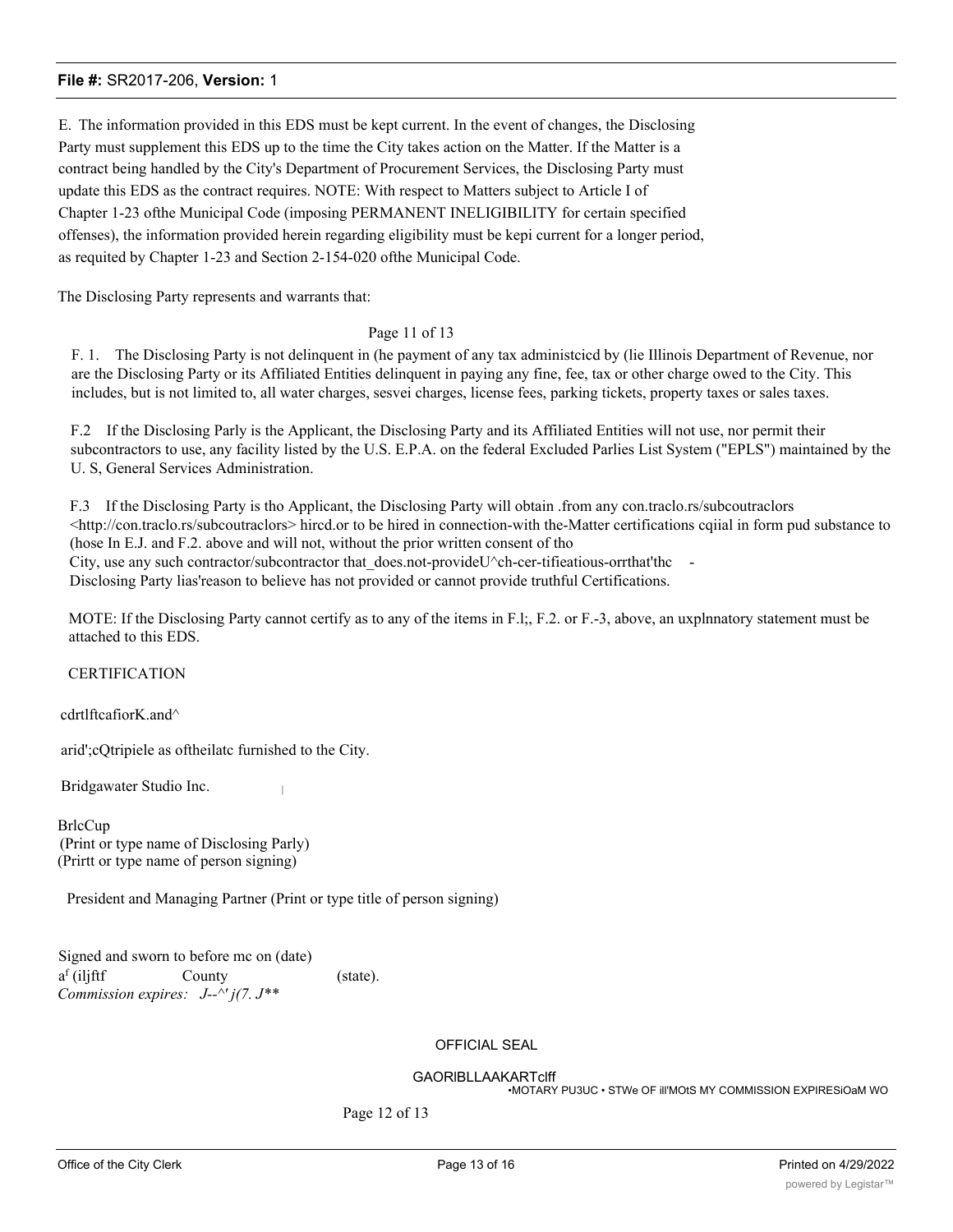# CITY 01'CHICAGO ECONOMIC DISCLOSURE STATEMENT AND AFFIDAVIT APPENDIX A

## FAMILIAL RELATIONSHIPS WITH ELECTED CITY OFFICIALS AND DEPARTMENT HEADS

This Appendix is to be completed only by (a) the Applicant, and (b) any legal entity which has a direct ownership interest iu the Applicant exceeding 7.5 percent. It is not to be completed by any legal entity which has only an indirect ownership Interest in the Applicant.

Under Municipal Code Section 2-154-015, the Disclosing Party must disclose whether such Disclosing Party or any "Applicable Parly" or any Spouse or Domestic Partner thereof currently has a "familial relationship" with any elected city official or department head. A "familial relationship" exists if, as ofthe date this EDS is signed, the Disclosing Party or any "Applicable Party" or any Spouse or Domestic Partner thereof is related to the mayor, any alderman, the cily clerk, the city treasurer or any city department bead as spouse or domestic partner or ns any ofthe following, whether by blood or adoption: parent, child, brother or sister, aunt or uncle, niece or nephew, grandparent, grandchild, father-in-law, mother-in-law, son-in-law, daughter-in-law, stepfather or stepmother, stepson or stepdaughter, stepbrother or stepsister or half brother or half-sister.

"Applicable Party" means (I) all executive officers of the Disclosing Party listed in Section ILB.l.a., if Ihe Disclosing Party is a corporation; all partners of the Disclosing Party, if the Disclosing Party is a general partnership; all general partners and limited partners of the Disclosing Party, if the Disclosing Parly is a limited partnership; all managers, managing members and members of the Disclosing Party, if the Disclosing Party is a limited liability company; (2) all principal officers of the Disclosing Party; and (3) any person having more than a 7.5 percent ownership interest in the Disclosing Party. "Principal officers" means the president, chief operating officer, executive director, chief financial officer, treasurer or secretary of a legal entity or auy person exercising similar authority.

Does the Disclosing Party or any "Applicable Party" or any Spouse or Domestic Partner thereof currently have a "familial relationship" with an elected city official or department head?

 $[$   $]$  Yes  $[$   $[$   $]$  Yes  $[$   $]$  No

If yes, please identify below (I) the name and title of such person, (2) the name ofthe legal entity to which such person is connected; (3) the name and title of the elected cily official or department head to whom such person has a familial relationship, and (4) Ihe precise nature of such familial relationship.

Page 13 of 13

# CITY OK CHICAGO ECONOMIC DISCLOSURE STATEMENT AND AFFIDAVIT APPENDIX B

# BUILDING CODE SCOFFLA W/PROBLEM LANDLORD CERTIFICATION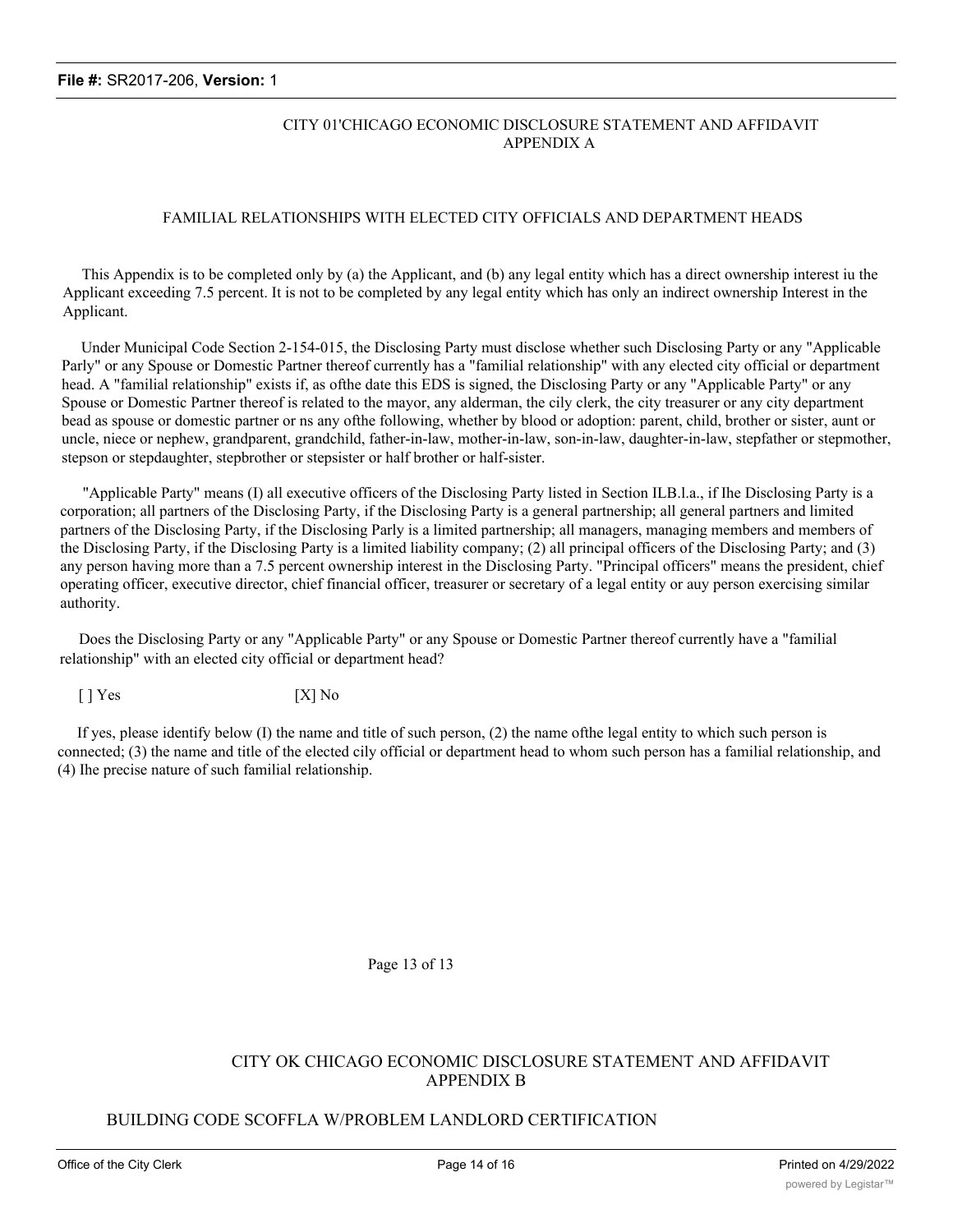This Appendix is to be completed only by (a) the Applicant, and (b) any legal entity which has a direct ownership interest in the Applicant exceeding 7.5 percent (an "Owner"), It is not to be completed by any legal entity which has only an indirect ownership interest in the Applicant.

1. Pursuant to Municipal Code Section 2-154-010, is the Applicant or any Owner identified as a building code scofflaw or problem landlord pursuant to Section 2-92-416 of the Municipal CocjC?

[ ]Yes [x]No

2. If the Applicant is a legal entity publicly traded on any exchange, is any officer or director of the Applicant identified as a building code scofflaw or problem landlord pursuant to Section 2-92-416 of the Municipal Code?

 $[$   $]$ Yes  $[$   $]$ No  $[$   $]$ Not Applicable

3. If yesto (1) or (2) above, please identify below the name ofthe person or legal entity identified as'a building code scofflaw or problem landlord and the address ofthe building or buildings to' which the'pertincnt code violations apply.

FILLING OUT THIS APPENDIX B CONSTITUTES ACKNOWLEDGMENT AND AGREEMENT THAT THIS APPENDIX B IS INCORPORATED BY REFERENCE INTO, AND MADE A PART OF, THE ASSOCIATED EDS, AND THAT THE REPRESENTATIONS MADE IN THIS APPENDIX B ARE SUBJECT TO THE CERTIFICATION MADE UNDER PENALTY OF PERJURY ON PAGE 12 OF THE ASSOCIATED EDS.

# **PROCO JOE MORENO**

# **CITY COUNCIL**

City of Chicago

Alderman, 1st Wahd 2740 Wesv North Avenue Chicago, Illinois 60647 Telephone: 773-278-0101 Fax: 773-278-2541 COMMITTEE MEMBERSHIPS

Chairman. Committee on Economic, Capital & Technology Development

Committees, Rules & Ernies Finance

Health & Environmental Protection Special Events, Cultural Affairs & Recreation Zoning, Landmarks & Building Standards

City Hall, Room 300 121 North LaSalle Street Chicago. Illinois 60602 telephone: (312) 744-3063 Fax: (312) 744-2870

April 19,2017

To the President and Members of the City Council:

Your committee on Economic, Capital & Technology Development, for which a meeting was held on April 18, 2017,